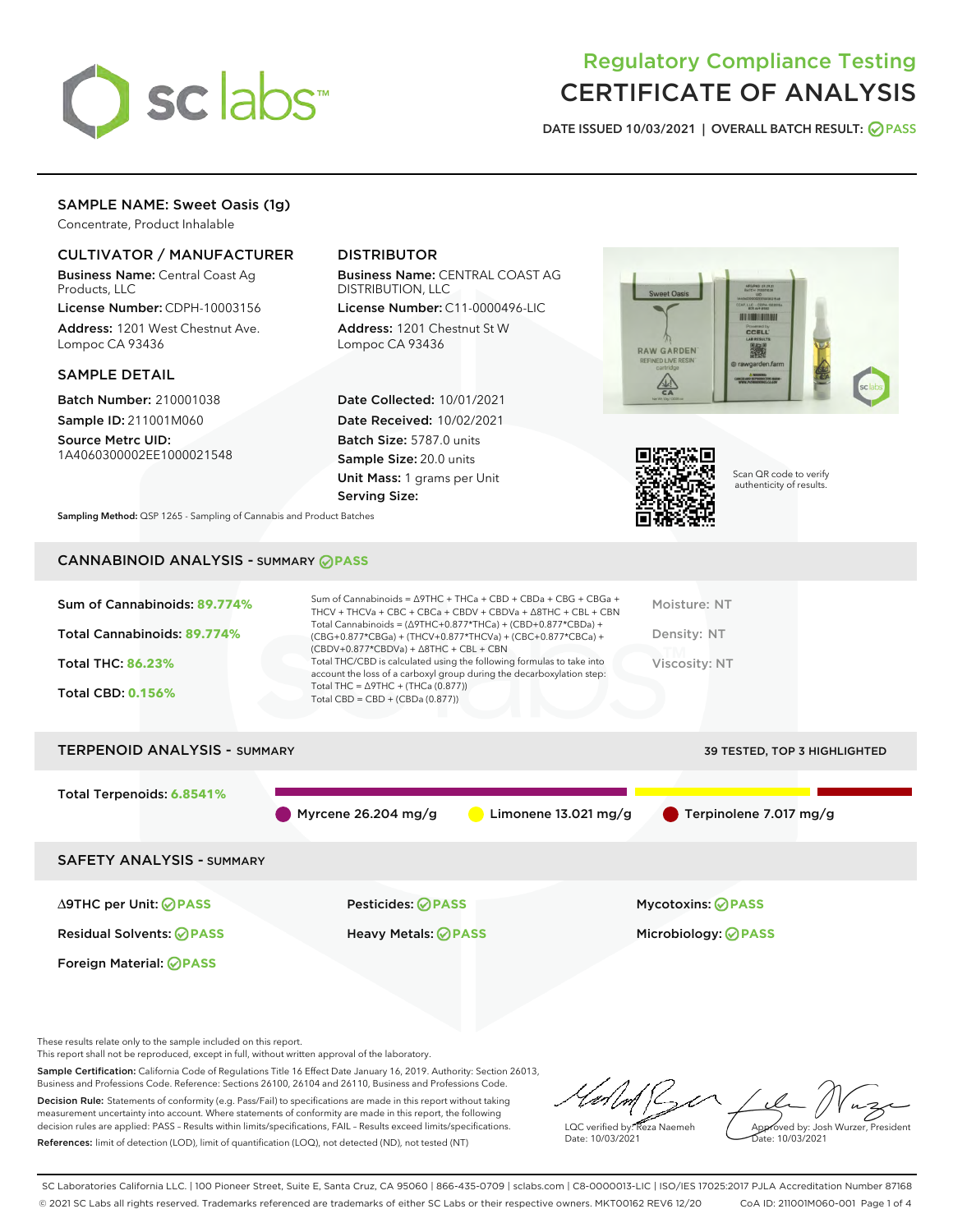



SWEET OASIS (1G) | DATE ISSUED 10/03/2021 | OVERALL BATCH RESULT: @ PASS

#### CANNABINOID TEST RESULTS - 10/02/2021 2 PASS

Tested by high-performance liquid chromatography with diode-array detection (HPLC-DAD). **Method:** QSP 1157 - Analysis of Cannabinoids by HPLC-DAD

#### TOTAL CANNABINOIDS: **89.774%**

Total Cannabinoids (Total THC) + (Total CBD) + (Total CBG) + (Total THCV) + (Total CBC) + (Total CBDV) + ∆8THC + CBL + CBN

TOTAL THC: **86.23%** Total THC (∆9THC+0.877\*THCa)

TOTAL CBD: **0.156%**

Total CBD (CBD+0.877\*CBDa)

TOTAL CBG: 1.948% Total CBG (CBG+0.877\*CBGa)

TOTAL THCV: 0.84% Total THCV (THCV+0.877\*THCVa)

TOTAL CBC: ND Total CBC (CBC+0.877\*CBCa)

TOTAL CBDV: ND Total CBDV (CBDV+0.877\*CBDVa)

| <b>COMPOUND</b>  | LOD/LOQ<br>(mg/g)          | <b>MEASUREMENT</b><br><b>UNCERTAINTY</b><br>mg/g | <b>RESULT</b><br>(mg/g) | <b>RESULT</b><br>(%) |
|------------------|----------------------------|--------------------------------------------------|-------------------------|----------------------|
| Δ9THC            | 0.06 / 0.26                | ±29.663                                          | 862.30                  | 86.230               |
| <b>CBG</b>       | 0.06 / 0.19                | ±0.768                                           | 19.48                   | 1.948                |
| <b>THCV</b>      | 0.1/0.2                    | ±0.42                                            | 8.4                     | 0.84                 |
| <b>CBN</b>       | 0.1/0.3                    | ±0.25                                            | 3.8                     | 0.38                 |
| $\triangle$ 8THC | 0.1/0.4                    | ±0.18                                            | 2.2                     | 0.22                 |
| <b>CBD</b>       | 0.07/0.29                  | ±0.072                                           | 1.56                    | 0.156                |
| <b>THCa</b>      | 0.05/0.14                  | N/A                                              | <b>ND</b>               | <b>ND</b>            |
| <b>THCVa</b>     | 0.07/0.20                  | N/A                                              | <b>ND</b>               | <b>ND</b>            |
| <b>CBDa</b>      | 0.02/0.19                  | N/A                                              | <b>ND</b>               | <b>ND</b>            |
| <b>CBDV</b>      | 0.04 / 0.15                | N/A                                              | <b>ND</b>               | <b>ND</b>            |
| <b>CBDVa</b>     | 0.03/0.53                  | N/A                                              | <b>ND</b>               | <b>ND</b>            |
| <b>CBGa</b>      | 0.1 / 0.2                  | N/A                                              | <b>ND</b>               | <b>ND</b>            |
| <b>CBL</b>       | 0.06 / 0.24                | N/A                                              | <b>ND</b>               | <b>ND</b>            |
| <b>CBC</b>       | 0.2 / 0.5                  | N/A                                              | <b>ND</b>               | <b>ND</b>            |
| <b>CBCa</b>      | 0.07/0.28                  | N/A                                              | <b>ND</b>               | <b>ND</b>            |
|                  | <b>SUM OF CANNABINOIDS</b> |                                                  | 897.74 mg/g             | 89.774%              |

#### **UNIT MASS: 1 grams per Unit**

| ∆9THC per Unit                                                                            | 1120 per-package limit | 862.30 mg/unit<br>PASS |  |  |  |
|-------------------------------------------------------------------------------------------|------------------------|------------------------|--|--|--|
| <b>Total THC per Unit</b>                                                                 |                        | 862.30 mg/unit         |  |  |  |
| <b>CBD per Unit</b>                                                                       |                        | $1.56$ mg/unit         |  |  |  |
| <b>Total CBD per Unit</b>                                                                 |                        | $1.56$ mg/unit         |  |  |  |
| Sum of Cannabinoids<br>per Unit                                                           |                        | 897.74 mg/unit         |  |  |  |
| <b>Total Cannabinoids</b><br>per Unit                                                     |                        | 897.74 mg/unit         |  |  |  |
| <b>MOISTURE TEST RESULT</b><br><b>DENSITY TEST RESULT</b><br><b>VISCOSITY TEST RESULT</b> |                        |                        |  |  |  |

Not Tested

Not Tested

Not Tested

## TERPENOID TEST RESULTS - 10/03/2021

Terpene analysis utilizing gas chromatography-flame ionization detection (GC-FID). **Method:** QSP 1192 - Analysis of Terpenoids by GC-FID

| <b>COMPOUND</b>          | LOD/LOQ<br>(mg/g) | <b>MEASUREMENT</b><br><b>UNCERTAINTY</b><br>mg/g | <b>RESULT</b><br>(mg/g)                         | <b>RESULT</b><br>$(\%)$ |
|--------------------------|-------------------|--------------------------------------------------|-------------------------------------------------|-------------------------|
| <b>Myrcene</b>           | 0.008 / 0.025     | ±0.3380                                          | 26.204                                          | 2.6204                  |
| Limonene                 | 0.005 / 0.016     | ±0.1862                                          | 13.021                                          | 1.3021                  |
| Terpinolene              | 0.008 / 0.026     | ±0.1438                                          | 7.017                                           | 0.7017                  |
| $\beta$ Caryophyllene    | 0.004 / 0.012     | ±0.2169                                          | 6.094                                           | 0.6094                  |
| Ocimene                  | 0.011 / 0.038     | ±0.0950                                          | 2.960                                           | 0.2960                  |
| Linalool                 | 0.009/0.032       | ±0.0948                                          | 2.494                                           | 0.2494                  |
| $\alpha$ Pinene          | 0.005 / 0.017     | ±0.0211                                          | 2.457                                           | 0.2457                  |
| $\beta$ Pinene           | 0.004 / 0.014     | ±0.0274                                          | 2.382                                           | 0.2382                  |
| $\alpha$ Humulene        | 0.009/0.029       | ±0.0481                                          | 1.497                                           | 0.1497                  |
| $trans-\beta$ -Farnesene | 0.008 / 0.025     | ±0.0319                                          | 0.899                                           | 0.0899                  |
| Fenchol                  | 0.010 / 0.034     | ±0.0270                                          | 0.697                                           | 0.0697                  |
| <b>Terpineol</b>         | 0.016 / 0.055     | ±0.0321                                          | 0.522                                           | 0.0522                  |
| $\alpha$ Bisabolol       | 0.008 / 0.026     | ±0.0163                                          | 0.305                                           | 0.0305                  |
| $\alpha$ Phellandrene    | 0.006 / 0.020     | ±0.0037                                          | 0.270                                           | 0.0270                  |
| Camphene                 | 0.005 / 0.015     | ±0.0031                                          | 0.267                                           | 0.0267                  |
| 3 Carene                 | 0.005 / 0.018     | ±0.0032                                          | 0.222                                           | 0.0222                  |
| Valencene                | 0.009 / 0.030     | ±0.0139                                          | 0.202                                           | 0.0202                  |
| $\alpha$ Terpinene       | 0.005 / 0.017     | ±0.0030                                          | 0.199                                           | 0.0199                  |
| <b>Borneol</b>           | 0.005 / 0.016     | ±0.0063                                          | 0.149                                           | 0.0149                  |
| Nerolidol                | 0.009 / 0.028     | ±0.0074                                          | 0.118                                           | 0.0118                  |
| $\gamma$ Terpinene       | 0.006 / 0.018     | ±0.0019                                          | 0.111                                           | 0.0111                  |
| Guaiol                   | 0.009 / 0.030     | ±0.0042                                          | 0.088                                           | 0.0088                  |
| Citronellol              | 0.003 / 0.010     | ±0.0033                                          | 0.068                                           | 0.0068                  |
| Fenchone                 | 0.009 / 0.028     | ±0.0017                                          | 0.060                                           | 0.0060                  |
| Caryophyllene<br>Oxide   | 0.010 / 0.033     | ±0.0024                                          | 0.053                                           | 0.0053                  |
| Geranyl Acetate          | 0.004 / 0.014     | ±0.0019                                          | 0.045                                           | 0.0045                  |
| Eucalyptol               | 0.006 / 0.018     | ±0.0009                                          | 0.035                                           | 0.0035                  |
| Sabinene Hydrate         | 0.006 / 0.022     | ±0.0011                                          | 0.028                                           | 0.0028                  |
| p-Cymene                 | 0.005 / 0.016     | ±0.0007                                          | 0.027                                           | 0.0027                  |
| Sabinene                 | 0.004 / 0.014     | ±0.0003                                          | 0.023                                           | 0.0023                  |
| Geraniol                 | 0.002 / 0.007     | ±0.0007                                          | 0.015                                           | 0.0015                  |
| Nerol                    | 0.003 / 0.011     | ±0.0005                                          | 0.012                                           | 0.0012                  |
| Isoborneol               | 0.004 / 0.012     | N/A                                              | <loq< th=""><th><loq< th=""></loq<></th></loq<> | <loq< th=""></loq<>     |
| (-)-Isopulegol           | 0.005 / 0.016     | N/A                                              | ND                                              | ND                      |
| Camphor                  | 0.006 / 0.019     | N/A                                              | ND                                              | ND                      |
| Menthol                  | 0.008 / 0.025     | N/A                                              | ND                                              | ND                      |
| R-(+)-Pulegone           | 0.003 / 0.011     | N/A                                              | ND                                              | ND                      |
| $\alpha$ Cedrene         | 0.005 / 0.016     | N/A                                              | ND                                              | ND                      |
| Cedrol                   | 0.008 / 0.027     | N/A                                              | ND                                              | ND                      |
| <b>TOTAL TERPENOIDS</b>  |                   |                                                  | 68.541 mg/g                                     | 6.8541%                 |

SC Laboratories California LLC. | 100 Pioneer Street, Suite E, Santa Cruz, CA 95060 | 866-435-0709 | sclabs.com | C8-0000013-LIC | ISO/IES 17025:2017 PJLA Accreditation Number 87168 © 2021 SC Labs all rights reserved. Trademarks referenced are trademarks of either SC Labs or their respective owners. MKT00162 REV6 12/20 CoA ID: 211001M060-001 Page 2 of 4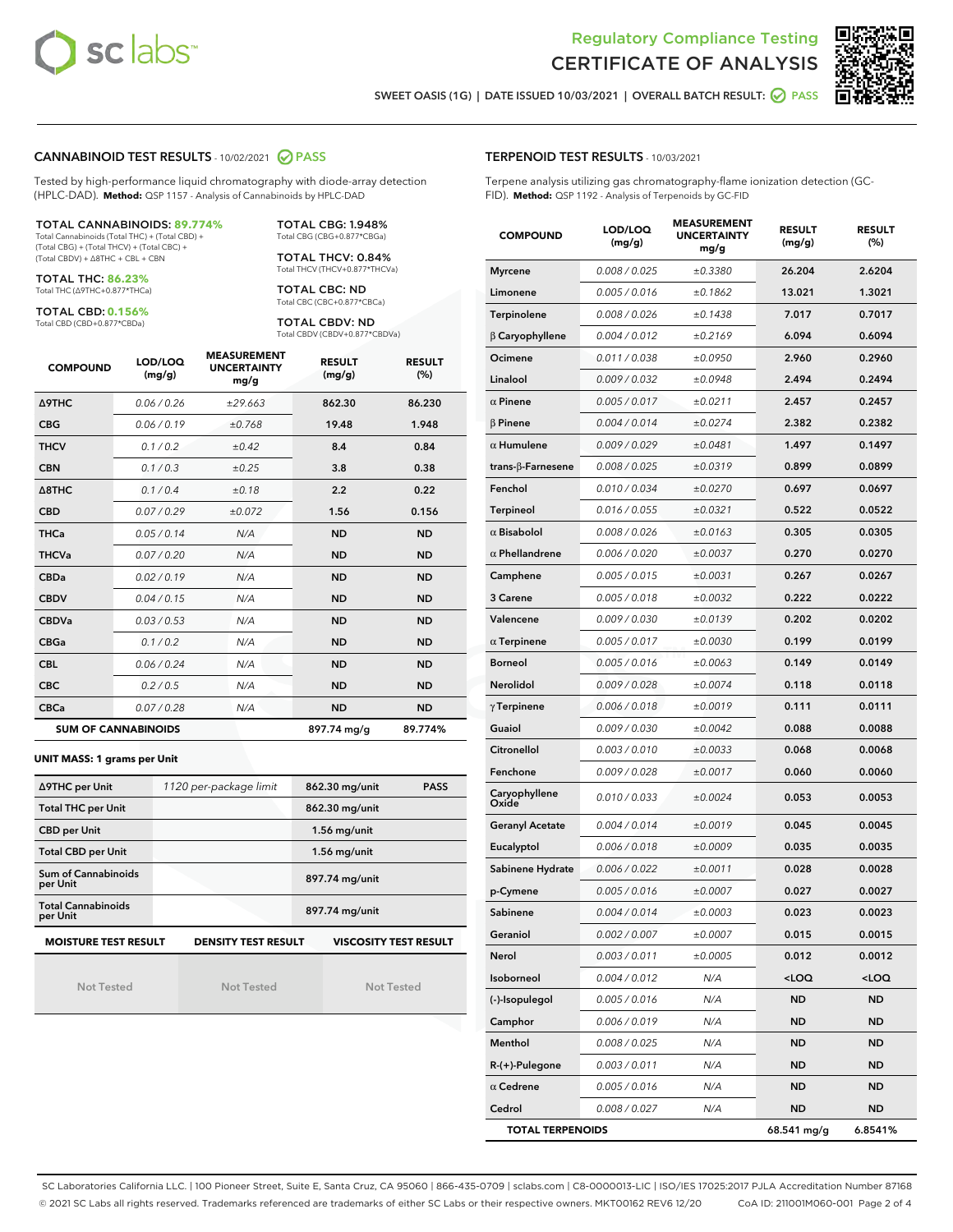



SWEET OASIS (1G) | DATE ISSUED 10/03/2021 | OVERALL BATCH RESULT: 2 PASS

## CATEGORY 1 PESTICIDE TEST RESULTS - 10/02/2021 2 PASS

Pesticide and plant growth regulator analysis utilizing high-performance liquid chromatography-mass spectrometry (HPLC-MS) or gas chromatography-mass spectrometry (GC-MS). \*GC-MS utilized where indicated. **Method:** QSP 1212 - Analysis of Pesticides and Mycotoxins by LC-MS or QSP 1213 - Analysis of Pesticides by GC-MS

| <b>COMPOUND</b>             | LOD/LOQ<br>$(\mu g/g)$ | <b>ACTION</b><br><b>LIMIT</b><br>$(\mu g/g)$ | <b>MEASUREMENT</b><br><b>UNCERTAINTY</b><br>µg/g | <b>RESULT</b><br>$(\mu g/g)$ | <b>RESULT</b> |
|-----------------------------|------------------------|----------------------------------------------|--------------------------------------------------|------------------------------|---------------|
| Aldicarb                    | 0.03/0.08              | $>$ LOD                                      | N/A                                              | <b>ND</b>                    | <b>PASS</b>   |
| Carbofuran                  | 0.02 / 0.05            | $\ge$ LOD                                    | N/A                                              | <b>ND</b>                    | <b>PASS</b>   |
| Chlordane*                  | 0.03/0.08              | $>$ LOD                                      | N/A                                              | <b>ND</b>                    | <b>PASS</b>   |
| Chlorfenapyr*               | 0.03 / 0.10            | $\ge$ LOD                                    | N/A                                              | <b>ND</b>                    | <b>PASS</b>   |
| Chlorpyrifos                | 0.02 / 0.06            | $\ge$ LOD                                    | N/A                                              | <b>ND</b>                    | <b>PASS</b>   |
| Coumaphos                   | 0.02 / 0.07            | $\ge$ LOD                                    | N/A                                              | <b>ND</b>                    | <b>PASS</b>   |
| Daminozide                  | 0.02 / 0.07            | $\ge$ LOD                                    | N/A                                              | <b>ND</b>                    | <b>PASS</b>   |
| <b>DDVP</b><br>(Dichlorvos) | 0.03/0.09              | $\ge$ LOD                                    | N/A                                              | <b>ND</b>                    | <b>PASS</b>   |
| <b>Dimethoate</b>           | 0.03/0.08              | $\ge$ LOD                                    | N/A                                              | <b>ND</b>                    | <b>PASS</b>   |
| Ethoprop(hos)               | 0.03/0.10              | $\ge$ LOD                                    | N/A                                              | <b>ND</b>                    | <b>PASS</b>   |
| Etofenprox                  | 0.02 / 0.06            | $\ge$ LOD                                    | N/A                                              | <b>ND</b>                    | <b>PASS</b>   |
| Fenoxycarb                  | 0.03 / 0.08            | $\ge$ LOD                                    | N/A                                              | <b>ND</b>                    | <b>PASS</b>   |
| Fipronil                    | 0.03/0.08              | $>$ LOD                                      | N/A                                              | <b>ND</b>                    | <b>PASS</b>   |
| Imazalil                    | 0.02 / 0.06            | $\ge$ LOD                                    | N/A                                              | <b>ND</b>                    | <b>PASS</b>   |
| Methiocarb                  | 0.02 / 0.07            | $\ge$ LOD                                    | N/A                                              | <b>ND</b>                    | <b>PASS</b>   |
| Methyl<br>parathion         | 0.03/0.10              | $\ge$ LOD                                    | N/A                                              | <b>ND</b>                    | <b>PASS</b>   |
| <b>Mevinphos</b>            | 0.03/0.09              | $\ge$ LOD                                    | N/A                                              | <b>ND</b>                    | <b>PASS</b>   |
| Paclobutrazol               | 0.02 / 0.05            | $>$ LOD                                      | N/A                                              | <b>ND</b>                    | <b>PASS</b>   |
| Propoxur                    | 0.03/0.09              | $\ge$ LOD                                    | N/A                                              | <b>ND</b>                    | <b>PASS</b>   |
| Spiroxamine                 | 0.03 / 0.08            | $\ge$ LOD                                    | N/A                                              | <b>ND</b>                    | <b>PASS</b>   |
| Thiacloprid                 | 0.03/0.10              | $\ge$ LOD                                    | N/A                                              | <b>ND</b>                    | <b>PASS</b>   |

#### CATEGORY 2 PESTICIDE TEST RESULTS - 10/02/2021 @ PASS

| <b>COMPOUND</b>          | LOD/LOO<br>$(\mu g/g)$ | <b>ACTION</b><br>LIMIT<br>$(\mu g/g)$ | <b>MEASUREMENT</b><br><b>UNCERTAINTY</b><br>µg/g | <b>RESULT</b><br>$(\mu g/g)$ | <b>RESULT</b> |  |
|--------------------------|------------------------|---------------------------------------|--------------------------------------------------|------------------------------|---------------|--|
| Abamectin                | 0.03/0.10              | 0.1                                   | N/A                                              | <b>ND</b>                    | <b>PASS</b>   |  |
| Acephate                 | 0.02/0.07              | 0.1                                   | N/A                                              | <b>ND</b>                    | <b>PASS</b>   |  |
| Acequinocyl              | 0.02/0.07              | 0.1                                   | N/A                                              | <b>ND</b>                    | <b>PASS</b>   |  |
| Acetamiprid              | 0.02/0.05              | 0.1                                   | N/A                                              | <b>ND</b>                    | <b>PASS</b>   |  |
| Azoxystrobin             | 0.02/0.07              | 0.1                                   | N/A                                              | <b>ND</b>                    | <b>PASS</b>   |  |
| <b>Bifenazate</b>        | 0.01 / 0.04            | 0.1                                   | N/A                                              | <b>ND</b>                    | <b>PASS</b>   |  |
| <b>Bifenthrin</b>        | 0.02/0.05              | 3                                     | N/A                                              | <b>ND</b>                    | <b>PASS</b>   |  |
| <b>Boscalid</b>          | 0.03/0.09              | 0.1                                   | N/A                                              | <b>ND</b>                    | <b>PASS</b>   |  |
| Captan                   | 0.19/0.57              | 0.7                                   | N/A                                              | <b>ND</b>                    | <b>PASS</b>   |  |
| Carbaryl                 | 0.02/0.06              | 0.5                                   | N/A                                              | <b>ND</b>                    | <b>PASS</b>   |  |
| Chlorantranilip-<br>role | 0.04/0.12              | 10                                    | N/A                                              | <b>ND</b>                    | <b>PASS</b>   |  |
| Clofentezine             | 0.03/0.09              | 0.1                                   | N/A                                              | <b>ND</b>                    | <b>PASS</b>   |  |

#### CATEGORY 2 PESTICIDE TEST RESULTS - 10/02/2021 continued

| <b>COMPOUND</b>               | LOD/LOQ<br>(µg/g) | <b>ACTION</b><br>LIMIT<br>$(\mu g/g)$ | <b>MEASUREMENT</b><br><b>UNCERTAINTY</b><br>µg/g | <b>RESULT</b><br>(µg/g) | <b>RESULT</b> |
|-------------------------------|-------------------|---------------------------------------|--------------------------------------------------|-------------------------|---------------|
| Cyfluthrin                    | 0.12 / 0.38       | $\overline{c}$                        | N/A                                              | ND                      | <b>PASS</b>   |
| Cypermethrin                  | 0.11 / 0.32       | $\mathcal{I}$                         | N/A                                              | ND                      | PASS          |
| <b>Diazinon</b>               | 0.02 / 0.05       | 0.1                                   | N/A                                              | <b>ND</b>               | <b>PASS</b>   |
| Dimethomorph                  | 0.03 / 0.09       | 2                                     | N/A                                              | ND                      | PASS          |
| Etoxazole                     | 0.02 / 0.06       | 0.1                                   | N/A                                              | ND                      | <b>PASS</b>   |
| Fenhexamid                    | 0.03 / 0.09       | 0.1                                   | N/A                                              | ND                      | <b>PASS</b>   |
| Fenpyroximate                 | 0.02 / 0.06       | 0.1                                   | N/A                                              | <b>ND</b>               | <b>PASS</b>   |
| Flonicamid                    | 0.03 / 0.10       | 0.1                                   | N/A                                              | ND                      | <b>PASS</b>   |
| Fludioxonil                   | 0.03 / 0.10       | 0.1                                   | N/A                                              | ND                      | <b>PASS</b>   |
| Hexythiazox                   | 0.02 / 0.07       | 0.1                                   | N/A                                              | ND                      | <b>PASS</b>   |
| Imidacloprid                  | 0.04 / 0.11       | 5                                     | N/A                                              | ND                      | <b>PASS</b>   |
| Kresoxim-methyl               | 0.02 / 0.07       | 0.1                                   | N/A                                              | ND                      | <b>PASS</b>   |
| Malathion                     | 0.03 / 0.09       | 0.5                                   | N/A                                              | ND                      | <b>PASS</b>   |
| Metalaxyl                     | 0.02 / 0.07       | $\overline{c}$                        | N/A                                              | ND                      | <b>PASS</b>   |
| Methomyl                      | 0.03 / 0.10       | $\mathbf{1}$                          | N/A                                              | ND                      | <b>PASS</b>   |
| Myclobutanil                  | 0.03 / 0.09       | 0.1                                   | N/A                                              | <b>ND</b>               | <b>PASS</b>   |
| Naled                         | 0.02 / 0.07       | 0.1                                   | N/A                                              | ND                      | <b>PASS</b>   |
| Oxamyl                        | 0.04 / 0.11       | 0.5                                   | N/A                                              | ND                      | PASS          |
| Pentachloronitro-<br>benzene* | 0.03 / 0.09       | 0.1                                   | N/A                                              | ND                      | <b>PASS</b>   |
| Permethrin                    | 0.04 / 0.12       | 0.5                                   | N/A                                              | ND                      | <b>PASS</b>   |
| Phosmet                       | 0.03 / 0.10       | 0.1                                   | N/A                                              | ND                      | <b>PASS</b>   |
| Piperonylbu-<br>toxide        | 0.02 / 0.07       | 3                                     | N/A                                              | <b>ND</b>               | <b>PASS</b>   |
| Prallethrin                   | 0.03 / 0.08       | 0.1                                   | N/A                                              | ND                      | <b>PASS</b>   |
| Propiconazole                 | 0.02 / 0.07       | 0.1                                   | N/A                                              | <b>ND</b>               | <b>PASS</b>   |
| Pyrethrins                    | 0.04 / 0.12       | 0.5                                   | N/A                                              | ND                      | PASS          |
| Pyridaben                     | 0.02 / 0.07       | 0.1                                   | N/A                                              | <b>ND</b>               | <b>PASS</b>   |
| Spinetoram                    | 0.02 / 0.07       | 0.1                                   | N/A                                              | ND                      | <b>PASS</b>   |
| Spinosad                      | 0.02 / 0.07       | 0.1                                   | N/A                                              | ND                      | <b>PASS</b>   |
| Spiromesifen                  | 0.02 / 0.05       | 0.1                                   | N/A                                              | <b>ND</b>               | <b>PASS</b>   |
| Spirotetramat                 | 0.02 / 0.06       | 0.1                                   | N/A                                              | ND                      | <b>PASS</b>   |
| Tebuconazole                  | 0.02 / 0.07       | 0.1                                   | N/A                                              | ND                      | <b>PASS</b>   |
| Thiamethoxam                  | 0.03 / 0.10       | 5                                     | N/A                                              | <b>ND</b>               | <b>PASS</b>   |
| Trifloxystrobin               | 0.03 / 0.08       | 0.1                                   | N/A                                              | <b>ND</b>               | <b>PASS</b>   |

SC Laboratories California LLC. | 100 Pioneer Street, Suite E, Santa Cruz, CA 95060 | 866-435-0709 | sclabs.com | C8-0000013-LIC | ISO/IES 17025:2017 PJLA Accreditation Number 87168 © 2021 SC Labs all rights reserved. Trademarks referenced are trademarks of either SC Labs or their respective owners. MKT00162 REV6 12/20 CoA ID: 211001M060-001 Page 3 of 4